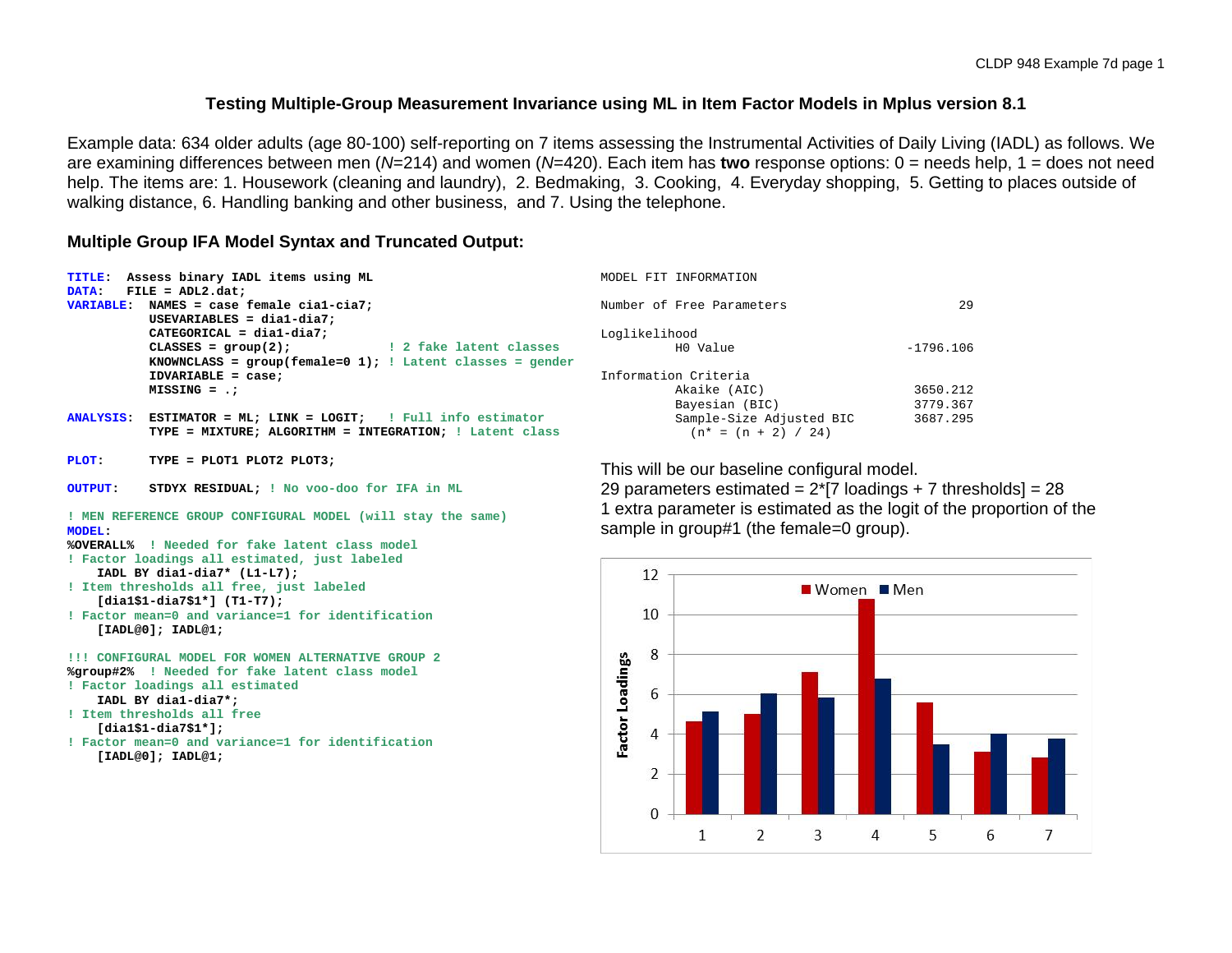## **Model 1. Configural Invariance Model (Everything separate across groups \*except\* for parameters needed to be constrained for identification)**

| UNSTANDARDIZED MODEL RESULTS (IFA MODEL SOLUTION)       |                                                                                                                                                                                    |       |                                                         | UNSTANDARDIZED MODEL RESULTS (IFA MODEL SOLUTION)                |                                                 |                                                             |       |           |             |  |
|---------------------------------------------------------|------------------------------------------------------------------------------------------------------------------------------------------------------------------------------------|-------|---------------------------------------------------------|------------------------------------------------------------------|-------------------------------------------------|-------------------------------------------------------------|-------|-----------|-------------|--|
|                                                         |                                                                                                                                                                                    |       |                                                         | Two-Tailed                                                       |                                                 |                                                             |       |           | Two-Tailed  |  |
|                                                         | Estimate                                                                                                                                                                           | S.E.  | Est./S.E.                                               | P-Value                                                          |                                                 | Estimate                                                    | S.E.  | Est./S.E. | P-Value     |  |
|                                                         | Latent Class 1 (0) - refers to female=0 from KNOWNCLASS                                                                                                                            |       |                                                         |                                                                  |                                                 | Latent Class 2 (1) - refers to female=1 from KNOWNCLASS     |       |           |             |  |
| IADL                                                    | BY -- FACTOR LOADINGS                                                                                                                                                              |       |                                                         |                                                                  | IADL                                            | BY -- FACTOR LOADINGS                                       |       |           |             |  |
| DIA1                                                    | 5.138                                                                                                                                                                              | 1.321 | 3.890                                                   | 0.000                                                            | DIA1                                            | 4.664                                                       | 0.731 | 6.377     | 0.000       |  |
| DIA2                                                    | 6.066                                                                                                                                                                              | 1.830 | 3.315                                                   | 0.001                                                            | DIA2                                            | 5.014                                                       | 0.998 | 5.026     | 0.000       |  |
| DIA3                                                    | 5.828                                                                                                                                                                              | 1.566 | 3.722                                                   | 0.000                                                            | DIA3                                            | 7.108                                                       | 1.670 | 4.257     | 0.000       |  |
| DIA4                                                    | 6.792                                                                                                                                                                              | 2.086 | 3.256                                                   | 0.001                                                            | DIA4                                            | 10.774                                                      | 8.194 | 1.315     | $0.189$ !!! |  |
| DIA5                                                    | 3.520                                                                                                                                                                              | 0.717 | 4.907                                                   | 0.000                                                            | DIA5                                            | 5.611                                                       | 1.145 | 4.902     | 0.000       |  |
| DIA6                                                    | 4.026                                                                                                                                                                              | 0.890 | 4.525                                                   | 0.000                                                            | DIA6                                            | 3.143                                                       | 0.422 | 7.440     | 0.000       |  |
| DIA7                                                    | 3.789                                                                                                                                                                              | 1.211 | 3.129                                                   | 0.002                                                            | DIA7                                            | 2.857                                                       | 0.610 | 4.681     | 0.000       |  |
|                                                         | Means: MEAN OF THETA FIXED=0 FOR IDENTIFICATION                                                                                                                                    |       |                                                         |                                                                  | Means: MEAN OF THETA FIXED=0 FOR IDENTIFICATION |                                                             |       |           |             |  |
| IADL                                                    | 0.000                                                                                                                                                                              | 0.000 | 999.000                                                 | 999.000                                                          | IADL                                            | 0.000                                                       | 0.000 | 999.000   | 999.000     |  |
|                                                         | Thresholds: EXPECTED LOGIT OF Y=0 IF THETA=0                                                                                                                                       |       |                                                         |                                                                  | Thresholds                                      |                                                             |       |           |             |  |
| DIA1\$1                                                 | $-1.372$                                                                                                                                                                           | 0.622 | $-2.204$                                                | 0.028                                                            | DIA1\$1                                         | $-2.188$                                                    | 0.423 | $-5.177$  | 0.000       |  |
| DIA2\$1                                                 | $-5.632$                                                                                                                                                                           | 1.614 | $-3.489$                                                | 0.000                                                            | DIA2\$1                                         | $-5.694$                                                    | 1.020 | $-5.583$  | 0.000       |  |
| DIA3\$1                                                 | $-3.005$                                                                                                                                                                           | 0.919 | $-3.270$                                                | 0.001                                                            | DIA3\$1                                         | $-6.715$                                                    | 1.494 | $-4.496$  | 0.000       |  |
| DIA4\$1                                                 | $-4.378$                                                                                                                                                                           | 1.337 | $-3.274$                                                | 0.001                                                            | DIA4\$1                                         | $-3.791$                                                    | 2.941 | $-1.289$  | 0.197       |  |
| DIA5\$1                                                 | $-2.722$                                                                                                                                                                           | 0.552 | $-4.928$                                                | 0.000                                                            | DIA5\$1                                         | $-1.798$                                                    | 0.491 | $-3.659$  | 0.000       |  |
| DIA6\$1                                                 | $-3.311$                                                                                                                                                                           | 0.707 | $-4.684$                                                | 0.000                                                            | DIA6\$1                                         | $-2.184$                                                    | 0.313 | $-6.976$  | 0.000       |  |
| DIA7\$1                                                 | $-6.398$                                                                                                                                                                           | 1.701 | $-3.762$                                                | 0.000                                                            | DIA7\$1                                         | $-5.577$                                                    | 0.886 | $-6.298$  | 0.000       |  |
| Variances: VARIANCE OF THETA FIXED=1 FOR IDENTIFICATION |                                                                                                                                                                                    |       | Variances: VARIANCE OF THETA FIXED=1 FOR IDENTIFICATION |                                                                  |                                                 |                                                             |       |           |             |  |
| IADL                                                    | 1.000                                                                                                                                                                              | 0.000 | 999.000                                                 | 999.000                                                          | IADL                                            | 1.000                                                       | 0.000 | 999.000   | 999.000     |  |
|                                                         | binary items, it rescales them to assume a theta mean=0 and                                                                                                                        |       |                                                         | Although Mplus does give IRT a-parameters and b-parameters for   | Categorical Latent Variables                    | <b>Means</b> = logit of proportion of men (group#1) = $.34$ |       |           |             |  |
|                                                         | variance=1 in both groups. Thus, they will not be invariant even<br>when the loadings and thresholds are invariant. For this reason,<br>versions using MODEL CONSTRAINT or excel). |       |                                                         | they are not shown here (but one can calculate the non-invariant | GROUP#1                                         | $-0.670$                                                    | 0.084 | $-7.985$  | 0.000       |  |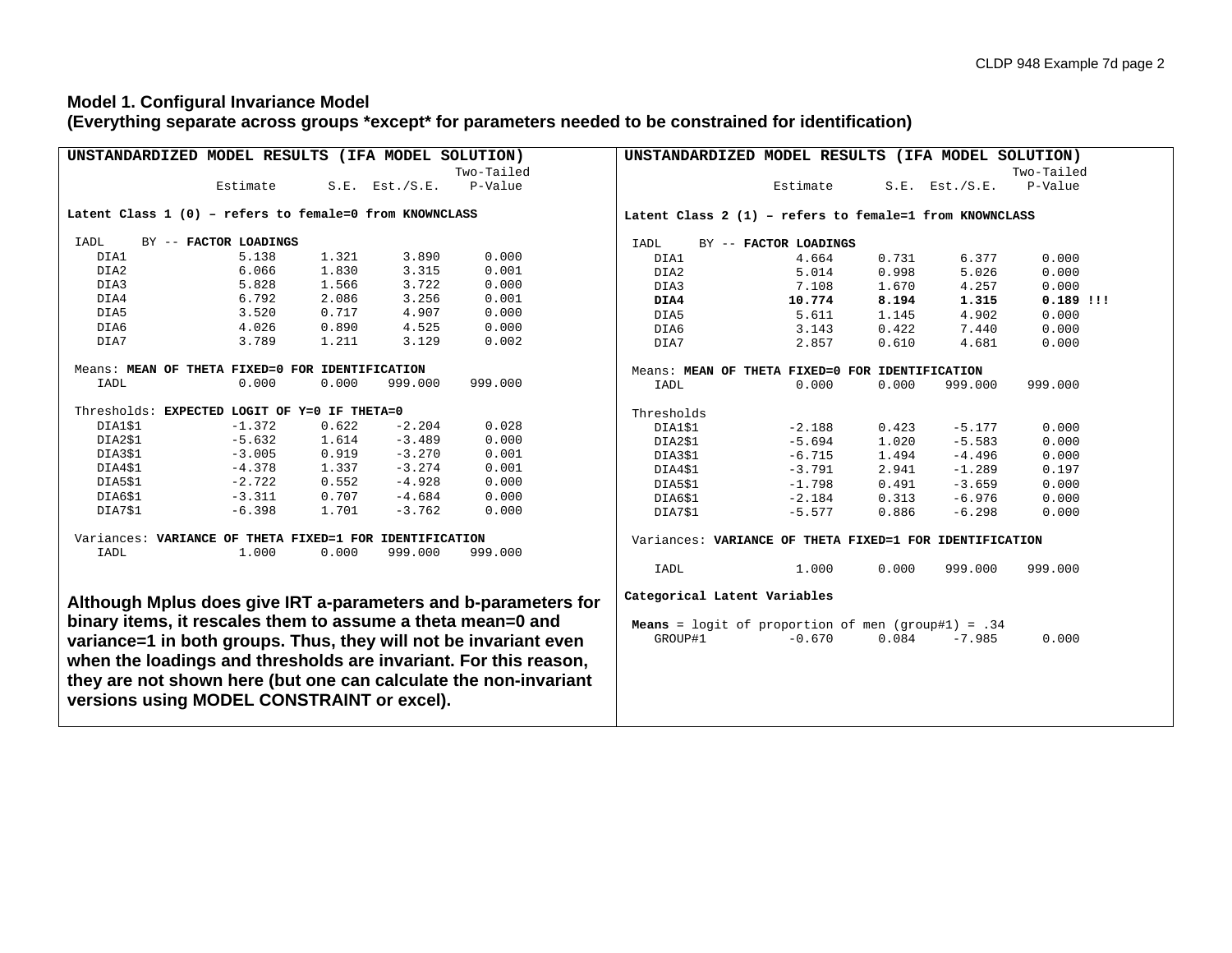# **Model 2a. Metric Invariance Model (IFA loadings held equal across groups – Mplus IRT discriminations still vary via factor variances)**

| ! MEN REFERENCE GROUP CONFIGURAL MODEL (will stay the same)                       |                                                       |                               |                |                     | Two-Tailed     |
|-----------------------------------------------------------------------------------|-------------------------------------------------------|-------------------------------|----------------|---------------------|----------------|
| <b>MODEL:</b>                                                                     |                                                       | Estimate                      |                | $S.E.$ Est./ $S.E.$ | P-Value        |
| %OVERALL% ! Needed for fake latent class model                                    | Latent Class 1 (0)                                    |                               |                |                     |                |
| ! Factor loadings all estimated, just labeled                                     |                                                       |                               |                |                     |                |
| IADL BY dia1-dia7* (L1-L7);                                                       | IADL<br>BY                                            |                               |                |                     |                |
| ! Item thresholds all free, just labeled                                          | DIA1                                                  | 4.691                         | 0.714          | 6.570               | 0.000          |
| $[dia1$1-dia7$1*] (T1-T7);$                                                       | DIA2                                                  | 5.209                         | 0.938          | 5.550               | 0.000          |
| ! Factor mean=0 and variance=1 for identification                                 | DIA3                                                  | 6.517                         | 1.258          | 5.179               | 0.000          |
| [IADL@0]; IADL@1;                                                                 | DIA4                                                  | 8.631                         | 2.433          | 3.548               | 0.000          |
|                                                                                   | DIA5                                                  | 4.611                         | 0.669          | 6.893               | 0.000          |
| !!! 2 METRIC MODEL FOR WOMEN ALTERNATIVE GROUP 2                                  | DIA6                                                  | 3.337                         | 0.465          | 7.181               | 0.000          |
| %group#2% ! Needed for fake latent class model                                    | DIA7                                                  | 3.195                         | 0.629          | 5.082               | 0.000          |
| ! Factor loadings NOW CONSTRAINTED EQUAL TO MEN                                   |                                                       |                               |                |                     |                |
| IADL BY dia1-dia7* (L1-L7);                                                       | Means: Factor mean fixed=0 for identification         |                               |                |                     |                |
| ! Item thresholds all free                                                        | IADL                                                  | 0.000                         | 0.000          | 999.000             | 999.000        |
| $[dial$1-dia7$1*];$<br>! Factor mean=0 for identification                         | Thresholds                                            |                               |                |                     |                |
| ! Factor variance NOW ESTIMATED                                                   | DIA1\$1                                               | $-1.267$                      | 0.473          | $-2.681$            | 0.007          |
| $[IADL@0]; IADL*;$                                                                | DIA2\$1                                               | $-4.872$                      | 0.876          | $-5.563$            | 0.000          |
|                                                                                   | DIA3\$1                                               | $-3.308$                      | 0.811          | $-4.078$            | 0.000          |
| MODEL FIT INFORMATION                                                             | DIA4\$1                                               | $-5.408$                      | 1.559          | $-3.468$            | 0.001          |
| Number of Free Parameters<br>23                                                   | DIA5\$1                                               | $-3.387$                      | 0.580          | $-5.838$            | 0.000          |
|                                                                                   | DIA6\$1                                               | $-2.828$                      | 0.441          | $-6.409$            | 0.000          |
| Loglikelihood                                                                     | DIA7\$1                                               | $-5.626$                      | 0.924          | $-6.091$            | 0.000          |
| $-1799.928$<br>H0 Value                                                           |                                                       |                               |                |                     |                |
|                                                                                   | Variances: Factor variance fixed=1 for identification |                               |                |                     |                |
| Information Criteria                                                              | IADL                                                  | 1,000                         | 0.000          | 999.000             | 999.000        |
| Akaike (AIC)<br>3645.855                                                          |                                                       |                               |                |                     |                |
| Bayesian (BIC)<br>3748.288                                                        | Latent Class 2 (1)                                    |                               |                |                     |                |
| Sample-Size Adjusted BIC<br>3675.266                                              |                                                       |                               |                |                     |                |
| $(n* = (n + 2) / 24)$                                                             | IADL<br>BY                                            |                               |                |                     |                |
|                                                                                   | DIA1                                                  | 4.691                         | 0.714          | 6.570               | 0.000          |
| Does the full metric invariance model (2a) fit significantly worse than           | DIA2                                                  | 5.209                         | 0.938          | 5.550               | 0.000          |
| the configural model (1)? Nope, $-2\Delta LL(df=6) = 7.64$ , $p = .27$            | DIA3                                                  | 6.517                         | 1.258<br>2.433 | 5.179               | 0.000          |
|                                                                                   | DIA4<br>DIA5                                          | 8.631<br>4.611                | 0.669          | 3.548<br>6.893      | 0.000<br>0.000 |
|                                                                                   | DIA6                                                  | 3.337                         | 0.465          | 7.181               | 0.000          |
| $\overline{2}$                                                                    | DIA7                                                  | 3.195                         | 0.629          | 5.082               | 0.000          |
| $\mathbf{1}$                                                                      |                                                       |                               |                |                     |                |
|                                                                                   | Means: Factor mean fixed=0 for identification         |                               |                |                     |                |
| $\mathbf 0$<br>Men S1                                                             | IADL                                                  | 0.000                         | 0.000          | 999.000             | 999.000        |
| $-1$                                                                              |                                                       |                               |                |                     |                |
|                                                                                   | Thresholds                                            |                               |                |                     |                |
| Thresholds<br>$-2$                                                                | DIA1\$1                                               | $-2.220$                      | 0.402          | $-5.520$            | 0.000          |
|                                                                                   | DIA2\$1                                               | $-5.983$                      | 0.913          | $-6.555$            | 0.000          |
| $-3$                                                                              | DIA3\$1                                               | $-6.310$                      | 1.089          | $-5.794$            | 0.000          |
| $-4$                                                                              | DIA4\$1                                               | $-3.079$                      | 0.995          | $-3.095$            | 0.002          |
| Women \$1                                                                         | DIA5\$1                                               | $-1.495$                      | 0.358          | $-4.179$            | 0.000          |
| $-5$                                                                              | DIA6\$1                                               | $-2.317$                      | 0.315          | $-7.348$            | 0.000          |
| -6                                                                                | DIA7\$1                                               | $-6.127$                      | 0.882          | $-6.949$            | 0.000          |
|                                                                                   |                                                       |                               |                |                     |                |
| $-7$                                                                              | Variances:                                            | Factor variance now estimated |                |                     |                |
| $\mathbf{1}$<br>$\overline{2}$<br>3<br>$\overline{4}$<br>5<br>6<br>$\overline{7}$ | IADL                                                  | 1.056                         | 0.240          | 4.409               | 0.000          |